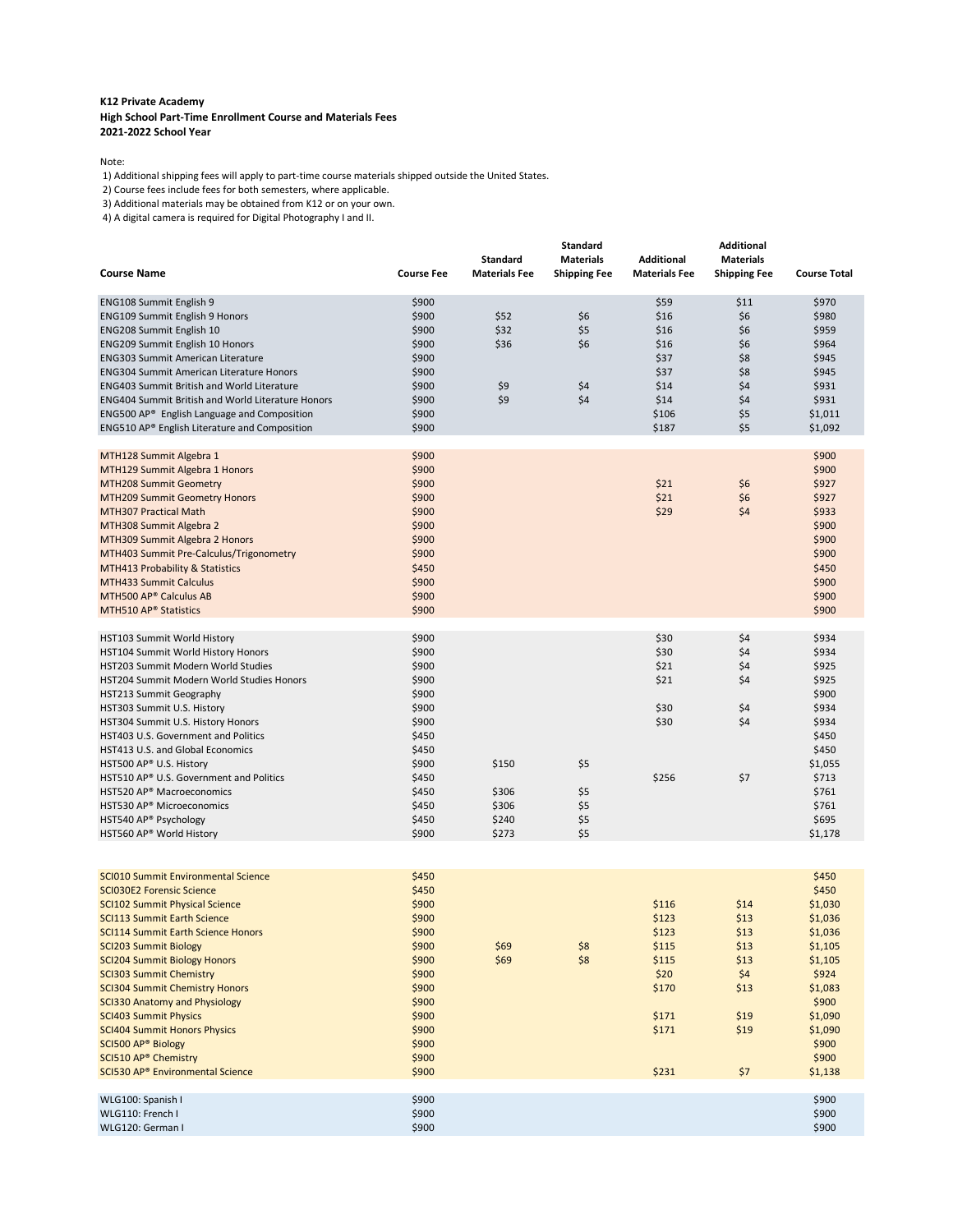| WLG130: Latin I             | \$900 | \$900 |
|-----------------------------|-------|-------|
| WLG140: Chinese I           | \$900 | \$900 |
| WLG200: Spanish II          | \$900 | \$900 |
| WLG210: French II           | \$900 | \$900 |
| WLG220: German II           | \$900 | \$900 |
| WLG230: Latin II            | \$900 | \$900 |
| WLG240: Chinese II          | \$900 | \$900 |
| WLG300: Spanish III         | \$900 | \$900 |
| WLG310: French III          | \$900 | \$900 |
| WLG500: AP Spanish Language | \$900 | \$900 |
| WLG510: AP French Language  | \$900 | \$900 |

| <b>ART010 Summit Fine Art</b>                                                           | \$900 | \$16 | \$4 |      |     | \$920 |
|-----------------------------------------------------------------------------------------|-------|------|-----|------|-----|-------|
| <b>ART020 Summit Music Appreciation</b>                                                 | \$900 |      |     |      |     | \$900 |
| ART500 AP <sup>®</sup> Art History                                                      | \$900 |      |     |      |     | \$900 |
| AGR215-PBL Food Production 1                                                            | \$450 |      |     |      |     | \$450 |
| BUS020-DYN Introduction to Restaurant Management                                        | \$450 |      |     |      |     | \$450 |
| <b>BUS030 Summit Personal Finance</b>                                                   | \$450 |      |     |      |     | \$450 |
| BUS045 Entrepreneurship 1                                                               | \$450 |      |     |      |     | \$450 |
| BUS055 Entrepreneurship 2                                                               | \$450 |      |     |      |     | \$450 |
| <b>BUS065 Marketing 1</b>                                                               | \$450 |      |     |      |     | \$450 |
| BUS065-PBL Marketing 1                                                                  | \$450 |      |     |      |     | \$450 |
| <b>BUS075 Marketing 2</b>                                                               | \$450 |      |     |      |     | \$450 |
| <b>BUS071 Advertising and Sales Promotion</b>                                           | \$450 |      |     |      |     | \$450 |
| BUS075-PBL Marketing 2                                                                  | \$450 |      |     |      |     | \$450 |
| <b>BUS080 International Business</b>                                                    | \$450 |      |     |      |     | \$450 |
| <b>BUS090 Sports and Entertainment Marketing</b>                                        | \$450 |      |     |      |     | \$450 |
| BUS113 Accounting I                                                                     | \$450 |      |     |      |     | \$450 |
| <b>BUS114 Accounting II</b>                                                             | \$450 |      |     |      |     | \$450 |
| <b>BUS120 Hospitality &amp; Tourism 1</b>                                               | \$450 |      |     |      |     | \$450 |
| <b>BUS121 Hospitality &amp; Tourism 2</b>                                               | \$450 |      |     |      |     | \$450 |
| BUS130-PBL Intro to Business Info Mgmt                                                  | \$450 |      |     |      |     | \$450 |
| <b>BUS140-PBL Business Info Mgmt: Data Essentials</b>                                   | \$450 |      |     |      |     | \$450 |
| <b>BUS150-PBL Customer Service</b>                                                      | \$450 |      |     |      |     | \$450 |
| <b>BUS310-PBL Introduction to Management 1</b>                                          | \$450 |      |     |      |     | \$450 |
| BUS311 Management: Insight & Oversight                                                  | \$450 |      |     |      |     | \$450 |
| BUS320-PBL Introduction to Business Law                                                 | \$450 |      |     |      |     | \$450 |
| BUS340-PBL Business Law: Legal Aspects of Business                                      | \$450 |      |     |      |     | \$450 |
|                                                                                         | \$450 |      |     |      |     | \$450 |
| CAR016-PBL Bus and Marketing Explorations                                               | \$450 |      |     |      |     | \$450 |
| <b>CAR019-PBL Healthcare Explorations</b><br><b>CAR031-DYN Engineering Explorations</b> | \$450 |      |     |      |     | \$450 |
|                                                                                         | \$450 |      |     |      |     | \$450 |
| <b>CAR095-PBL IT Explorations</b>                                                       | \$450 |      |     |      |     | \$450 |
| HLT213 Medical Terminology 1                                                            |       |      |     |      |     |       |
| HLT214 Medical Terminology 2                                                            | \$450 |      |     |      |     | \$450 |
| HLT230-PBL Intro to Human and Social Services                                           | \$450 |      |     |      |     | \$450 |
| HLT231-CEN Essentials of Health Information Mgmt                                        | \$450 |      |     |      |     | \$450 |
| HLT241-CEN Medical Coding 1                                                             | \$450 |      |     |      |     | \$450 |
| HLT242-CEN Medical Coding 2                                                             | \$450 |      |     |      |     | \$450 |
| HLT330 Medical Office Procedures and Admin (MedCerts)                                   | \$450 |      |     |      |     | \$450 |
| HLT420 Clinical Medical Assisting (MedCerts)                                            | \$900 |      |     |      |     | \$900 |
| HLT430-PBL Introduction to Pharmacology                                                 | \$450 |      |     |      |     | \$450 |
| HLT460 Sports Medicine: Introduction (eDL)                                              | \$450 |      |     |      |     | \$450 |
| HLT531-CEN Medical Assistant with Exam Prep 1                                           | \$450 |      |     |      |     | \$450 |
| HLT532-CEN Medical Assistant with Exam Prep 2                                           | \$450 |      |     |      |     | \$450 |
| HLT533-CEN Medical Assistant with Exam Prep 3                                           | \$450 |      |     |      |     | \$450 |
| <b>ENG001 English Foundations I</b>                                                     | \$900 |      |     |      |     | \$900 |
| <b>ENG011 English Foundations II</b>                                                    | \$900 |      |     |      |     | \$900 |
| <b>ENG010 Journalism</b>                                                                | \$450 |      |     |      |     | \$450 |
| <b>ENG020 Summit Public Speaking</b>                                                    | \$450 |      |     |      |     | \$450 |
| <b>ENG030 Summit Creative Writing</b>                                                   | \$900 |      |     |      |     | \$900 |
| <b>HST010 Anthropology</b>                                                              | \$450 |      |     |      |     | \$450 |
| <b>HST020-AVT Psychology</b>                                                            | \$450 |      |     |      |     | \$450 |
| HST060-PBL Sociology                                                                    | \$450 |      |     |      |     | \$450 |
| LAW110-PBL Careers in Criminal Justice 1                                                | \$450 |      |     |      |     | \$450 |
| LAW111-PBL Careers in Criminal Justice 2                                                | \$450 |      |     |      |     | \$450 |
| MTH001 Math Foundations I                                                               | \$900 |      |     |      |     | \$900 |
| <b>MTH011 Math Foundations II</b>                                                       | \$900 |      |     |      |     | \$900 |
| MTH113 Summit Pre-Algebra                                                               | \$900 |      |     | \$66 | \$4 | \$970 |
| MTH322 Summit Consumer Math                                                             | \$900 |      |     |      |     | \$900 |
| OTH029-PBL Criminology                                                                  | \$450 |      |     |      |     | \$450 |
| OTH031 Archaeology                                                                      | \$450 |      |     |      |     | \$450 |
| OTH033 Veterinary Science                                                               | \$450 |      |     |      |     | \$450 |
| OTH034 Introduction to Agriscience                                                      | \$450 |      |     |      |     | \$450 |
| OTH036 Gothic Literature                                                                | \$450 |      |     |      |     | \$450 |
| OTH038 Careers in Criminal Justice                                                      | \$450 |      |     |      |     | \$450 |